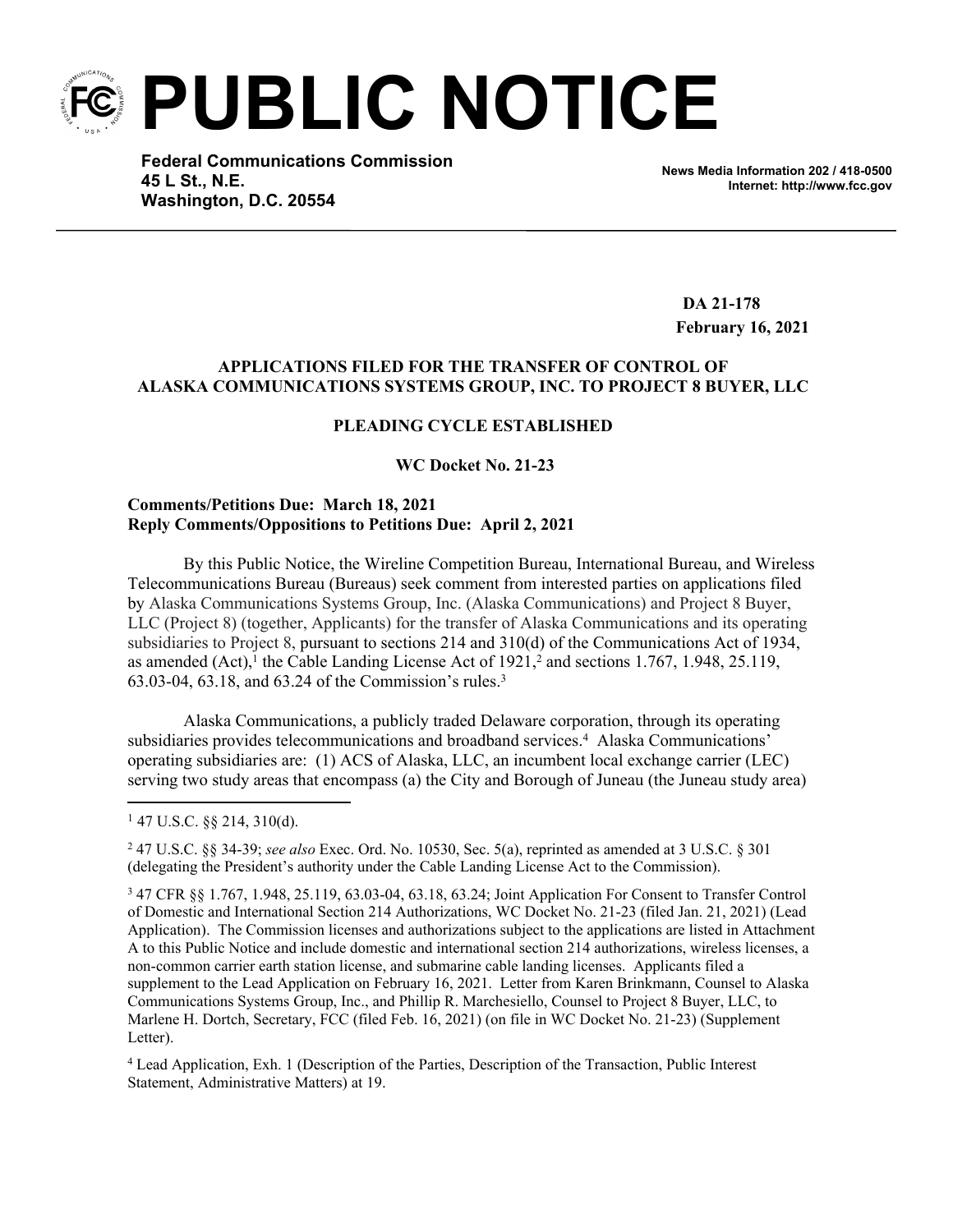and (b) Eielson Air Force Base and Fort Wainwright (the Greatland Study Area); (2) ACS of Fairbanks, LLC, an incumbent LEC serving the City of Fairbanks and certain nearby areas; (3) ACS of the Northland, LLC, an incumbent LEC serving two study areas: (a) Sitka Borough and certain non-contiguous Bush areas, including part of Prince of Wales Island, Yakutat, Northway, Border City, and parts of the Aleutian Island chain (the Sitka Bush Study Area) and (b) Kenai, Soldotna, Kodiak, and areas outside Fairbanks, including Delta Junction, Nenana, and North Pole (the Glacier State Study Area); (4) ACS of Anchorage, LLC, an incumbent LEC serving the Anchorage area, including Joint Base Elmendorf-Richardson, and certain small communities such as Girdwood and Hope;<sup>5</sup> and (5) ACS Long Distance, LLC, a long-distance provider serving within Alaska, and between Alaska and other states, using a combination of its own facilities and those of other facilities-based carriers.<sup>6</sup> Through its subsidiaries, Alaska Communications also provides broadband and business data services to residential, enterprise, and wholesale customers in its incumbent LEC areas and in other locations in Alaska.<sup>7</sup> ACS Internet offers limited wholesale services (such as terrestrial and undersea cable capacity) to carrier-customers in Oregon, on a private (non-common carrier) contractual basis and is a licensee of a transmit/receive earth station license.<sup>8</sup> Through its two domestic undersea cable systems, the AKORN and NorthStar Cable Systems, Alaska Communications offers wholesale fiber optic cable capacity between Alaska and Oregon.<sup>9</sup>

Project 8, a Delaware limited liability company, is a newly formed holding company held by ATN International, Inc. (ATN) and Freedom 3 Investments IV, LP (Freedom), for the purposes of acquiring Alaska Communications.<sup>10</sup> Project 8 is a wholly owned subsidiary of ALSK Holdings, LLC (ALSK Holdings), a Delaware limited liability company.<sup>11</sup> ATN, a publicly traded Delaware corporation, will control Project 8 through ALSK Holdings (52% voting interest and 50.67% equity interest in ALSK Holdings).<sup>12</sup> One individual and one entity hold an interest in ATN of 10% or more: Cornelius B. Prior, Jr., a U.S. citizen (26.4% of ATN's stock) and BlackRock Fund Advisors, a U.S. entity (10.1% of ATN's stock).<sup>13</sup> Freedom, a Delaware limited partnership, holds, directly

6 *Id*., Exh. 1 at 20.

7 *Id.*, Exh. 1 at 20-21.

<sup>8</sup> *Id.*, Exh. 1 at 21. Alaska Communications does not provide mobile wireless services to the public, and, through its operating subsidiaries, has fixed wireless services licenses used to complete the provision of local exchange, interexchange, and broadband services, particularly in rural and remote areas. *Id*.

9 *Id.* ACS Long Distance, LLC is the licensee for the AKORN system, SCL-LIC-20071025-00018, and NorthStar License Corporation is the licensee for the NorthStar system, SCL-LIC-19940617-00002, SCL-MOD-20020725-00090, SCL-LIC-19960308-0000, and SCL-MOD-20020725-00091.

<sup>10</sup> *Id.*, Exh. 1 at 22. The affiliates of ATN provide wholesale wireless or fixed wireless consumer broadband services in the U.S. Virgin Islands, Arizona, California, Colorado, Montana, Nevada, New Mexico, Texas, Utah, and Wyoming, and incumbent LEC and other telecommunications services in the U.S. Virgin Islands. *Id*. at 12. Freedom does not provide telecommunications services. *Id*. at 12-13.

<sup>11</sup> *Id.*

<sup>12</sup> *Id.*, Exh. 1 at 22.

<sup>13</sup> *Id.*, Exh. 1 at 23. BlackRock Fund Advisors is a subsidiary of BlackRock, Inc. (BlackRock), a publicly traded Delaware corporation. BlackRock is an investment entity and neither it nor its subsidiaries have the power to manage, operate, or control ATN and they do not have the power to individually elect members of the Board of ATN. The majority of BlackRock's board members are U.S. citizens. Supplement Letter at 1-3. Applicants list telecommunications entities in which they state that BlackRock has reported an ownership interest of less than 17%, including several competitive telecommunications entities serving Alaska. *Id*. at

<sup>5</sup> *Id.*, Exh. 1 at 19-21.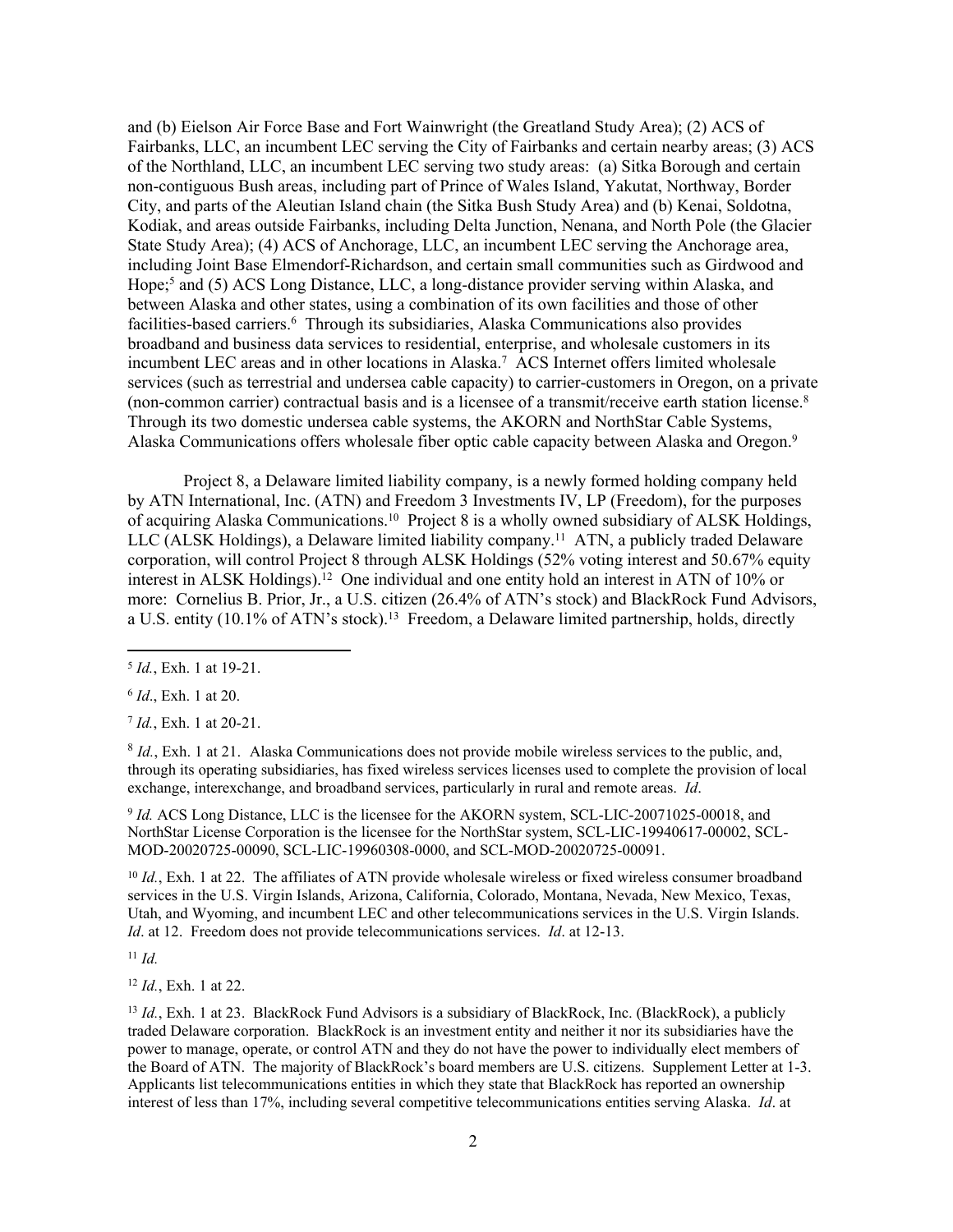and indirectly through its wholly owned subsidiary, F3C AK, LLC (F3C AK), a 48% voting interest and 49.43% equity interest in ALSK Holdings.<sup>14</sup> Through a series of intermediate U.S. entities, Freedom is ultimately controlled by the following U.S. citizens: Jason Block, Erik Glover, and Daniel Tamkin.<sup>15</sup>

Pursuant to an Agreement and Plan of Merger (Merger Agreement), dated December 31, 2020, by and among Project 8, its wholly owned subsidiary, Project 8 MergerSub, Inc. (Merger Sub), a Delaware corporation, and Alaska Communications, Merger Sub will merge with and into Alaska Communications.<sup>16</sup> As a result of the transaction, Alaska Communications will continue as the surviving corporate entity and will become a wholly owned subsidiary of Project 8.<sup>17</sup>

The Applicants specifically note that in Auction 105, Alaska Communications' affiliate ACS Internet won and applied for four 10 megahertz Priority Access Licensees (PALs) in Kenai Peninsula Borough, Alaska, and ATN affiliate SAL Spectrum, LLC (SAL) won and applied for one PAL in that license area.<sup>18</sup> Assuming that the Commission grants these Auction 105 long-form applications prior to acting on the transaction applications, consummation of the proposed transaction would result in ATN ultimately controlling 50 megahertz of PALs in Kenai Peninsula Borough.<sup>19</sup> The Applicants request a temporary waiver of section 96.31 of the Commission's rules<sup>20</sup> to allow ATN to control 50 megahertz of PALs for a temporary period to provide ATN with an opportunity to sell a 10 megahertz PAL in Kenai Peninsula Borough to bring it into compliance with the Commission's rules.<sup>21</sup> ATN commits to filing an application (or applications) with the Commission to assign or transfer control of at least one of the ACS Internet or SAL PALs in Kenai Peninsula Borough (the Divestiture Assets).<sup>22</sup> The Applicants assert that the FCC did not adopt a rule specifying the appropriate time period for such a divestiture of a PAL.<sup>23</sup> Due to the potential challenge of divesting a single 10 megahertz PAL in a single borough in Alaska, ATN requests that

<sup>14</sup> Lead Application*.*, Exh. 1 at 22.

<sup>15</sup> *Id.*, Exh. 1 at 4-9, 24 and Attach B (Pre- and Post-Consummation Organization Diagrams for Alaska Communications Systems Group, Inc.). Jason Block, Erik Glover, and Daniel Tamkin hold their interest in Freedom through Freedom 3 Capital, LLC, a Delaware entity, and Jason Block and Daniel Tamkin also hold their interest in Freedom through Freedom 3 GP IV, LLC (Freedom 3 GP), a Delaware entity. *Id*., Exh. 1 at Attach. B(3) (Post Consummation Ownership Diagram; Freedom) at 47-48. Applicants state that there are passive investor members of Freedom 3 GP, which are all U.S. citizens or U.S. entities, and are not involved in the management or operation of Freedom 3 GP. *Id*., Exh. 1 at n.15 and Attach. B(3) at 48.

<sup>16</sup> *Id.*, Exh. 1 at 24-25.

<sup>17</sup> *Id.*

<sup>18</sup> *Id.*, Exh. 1 at 17. *See* Alaska Communications Internet, LLC, Priority Access License Application, File No. 0009226321 (filed Sept. 17, 2020, and amended Oct. 21, 2020); SAL Spectrum, LLC, Priority Access License Application, File No. 0009223630 (filed Sept. 17, 2020).

<sup>19</sup> Lead Application, Exh. 1 at 18.

<sup>20</sup> 47 CFR § 96.31.

<sup>21</sup> Lead Application, Exh. 1 at 18.

<sup>22</sup> *Id.*

<sup>23</sup> *Id.*

Attach A (FCC-Regulated Businesses that List Their Principal Business as Communications or Telecommunications in Which BlackRock Qualifies as a Disclosable Interest Holder).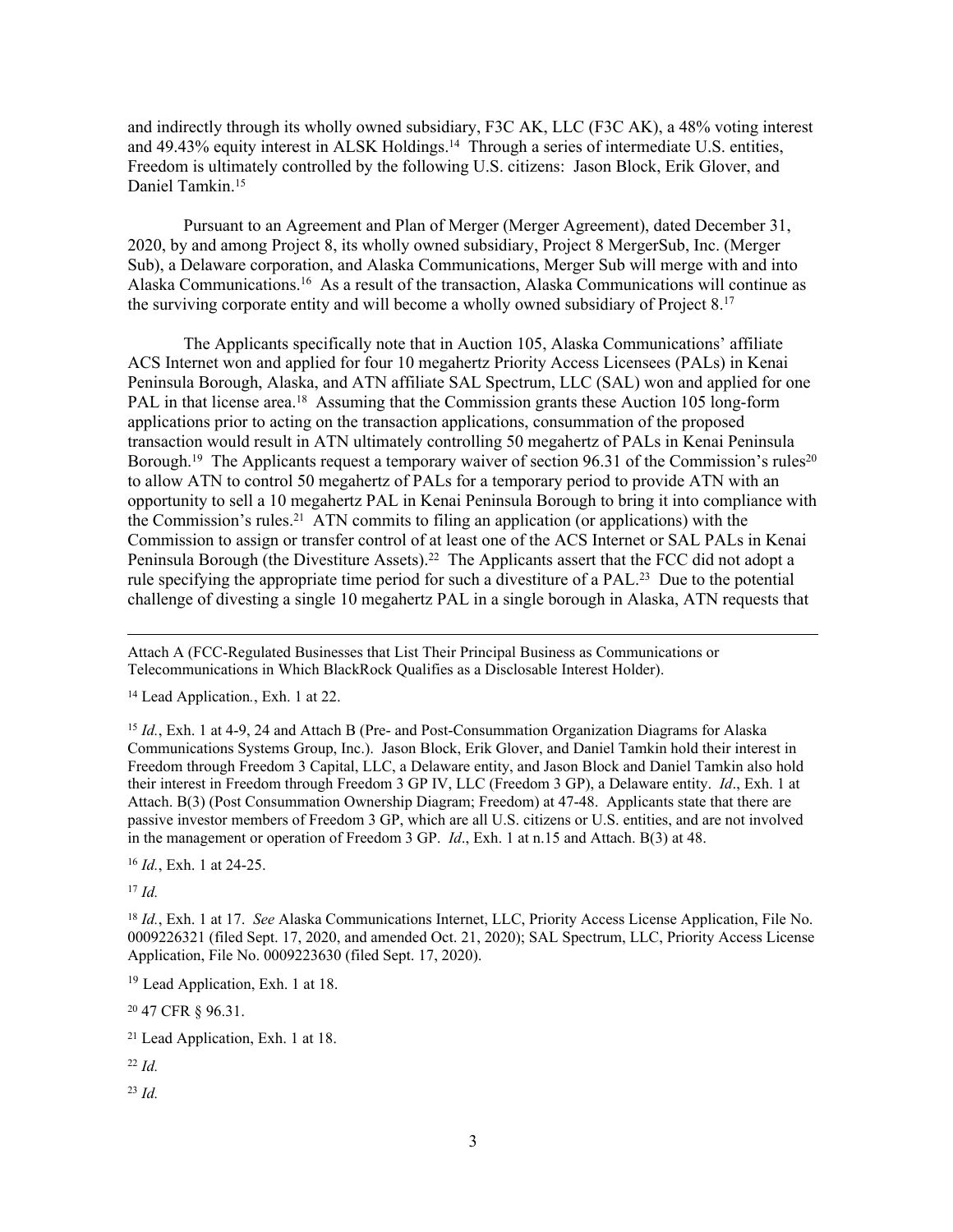the divestiture period (Divestiture Period) be 12 months from the later of (1) the release date of the Commission's order granting the proposed Transaction, and (2) the last date on which the Commission grants to SAL or ACS Internet a PAL for Kenai Peninsula Borough.<sup>24</sup> In addition, ATN requests that any Commission order approving the Transaction explicitly provide that the Bureau may grant one or more extensions of the Divestiture Period, not to exceed 120 days in the aggregate, to allow the Applicants further time to dispose of the Divestiture Assets.<sup>25</sup> The Applicants assert that the requested Divestiture Period is reasonable in these circumstances.<sup>26</sup>

Applicants assert that a grant of the applications will serve the public interest, convenience, and necessity.<sup>27</sup> They maintain that ATN is "uniquely qualified" to control Alaska Communications because it has "[S]ignificant expertise deploying, upgrading, maintaining, and operating communications networks and service businesses in rural, tribal, island-based, and other insular and underserved markets in the United States, the Caribbean region, South America, and Bermuda."<sup>28</sup> Further, the Applicants state that they are "[C]ommitted to Alaska Communications fulfilling its obligations to rural and other underserved populations under the CAF [Connect America Fund] Phase II program, E-rate, and other FCC universal service programs."<sup>29</sup> Applicants submit that the proposed transaction will be at the holding company level, and customers will continue to receive service under the current rates, terms, and conditions of service post-closing.<sup>30</sup> Finally, Applicants maintain that the proposed transaction will not result in a reduction in competition, as their service areas do not overlap, and that the proposed transaction will enhance competition by providing Alaska Communication with "[A]ccess to significant capital resources needed to upgrade networks and offer innovative services at competitive prices."<sup>31</sup>

#### **GENERAL INFORMATION**

The applications identified herein have been found, upon initial review, to be acceptable for filing. The Commission reserves the right to return any application if, upon further examination, it is determined to be defective and not in conformance with the Commission's rules and policies.

Interested parties may file comments and petitions **on or before March 18, 2021,** and reply comments or oppositions to petitions **on or before April 2, 2021**. Comments may be filed using the Commission's Electronic Comment Filing System (ECFS) or by paper. All filings must be addressed to the Commission's Secretary, Office of the Secretary, Federal Communications Commission.

- Electronic Filers: Comments may be filed electronically by accessing ECFS at <http://apps.fcc.gov/ecfs/>.
- <sup>24</sup> *Id*.
- <sup>25</sup> *Id.*

- <sup>28</sup> *Id*., Exh. 1 at 27.
- <sup>29</sup> *Id*., Exh. 1 at 29.
- <sup>30</sup> *Id*., Exh. 1 at 30-31.

<sup>26</sup> *Id*.

<sup>27</sup> *Id*., Exh. 1 at 25-26.

<sup>31</sup> *Id*., Exh. 1 at 30.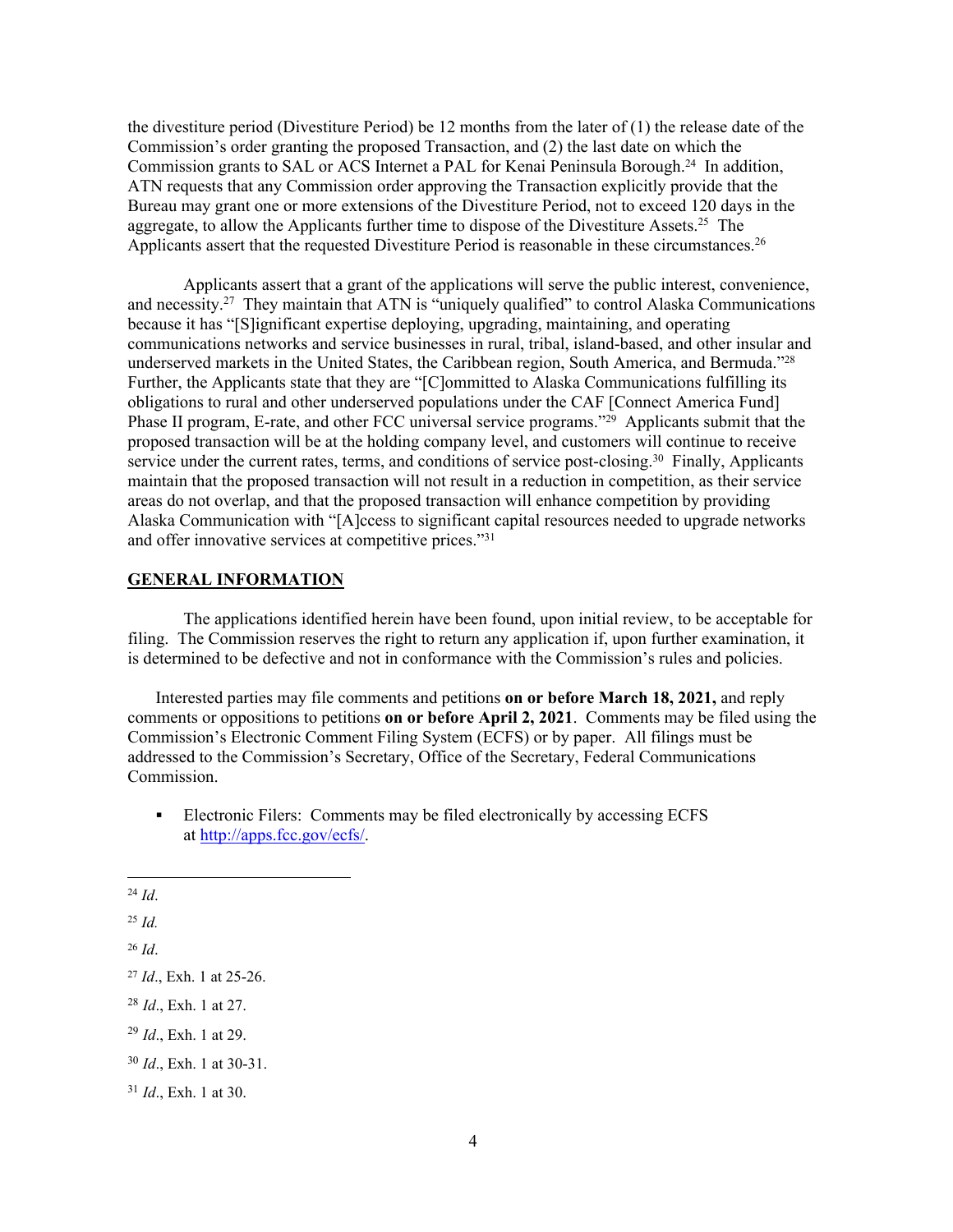- **Paper Filers:** Parties who choose to file by paper must file an original and one copy of each filing.
	- Filings can be sent by commercial overnight courier, or by first-class or overnight U.S. Postal Service mail. All filings must be addressed to the Commission's Secretary, Office of the Secretary, Federal Communications Commission.
	- Commercial overnight mail (other than U.S. Postal Service Express Mail and Priority Mail) must be sent to 9050 Junction Drive, Annapolis Junction, MD 20701. U.S. Postal Service first-class, Express, and Priority mail must be addressed to 45 L Street NE, Washington, DC 20554.
	- Effective March 19, 2020, and until further notice, the Commission no longer accepts any hand or messenger delivered filings. This is a temporary measure taken to help protect the health and safety of individuals, and to mitigate the transmission of COVID-19. *See* FCC Announces Closure of FCC Headquarters Open Window and Change in Hand-Delivery Policy, Public Notice, DA 20-304 (March 19, 2020). [https://www.fcc.gov/document/fcc-closes-headquarters-open-window-and-changes](https://www.fcc.gov/document/fcc-closes-headquarters-open-window-and-changes-hand-delivery-policy)[hand-delivery-policy](https://www.fcc.gov/document/fcc-closes-headquarters-open-window-and-changes-hand-delivery-policy)

People with Disabilities: We ask that requests for accommodations be made as soon as possible in order to allow the agency to satisfy such requests whenever possible. Send an email to [fcc504@fcc.gov](mailto:fcc504@fcc.gov) or call the Consumer and Governmental Affairs Bureau at (202) 418-0530.

#### **In addition, e-mail one copy of each pleading to each of the following:**

- 1) Dennis Johnson, Wireline Competition Bureau, [dennis.johnson@fcc.gov;](mailto:dennis.johnson@fcc.gov)
- 2) Clay DeCell, International Bureau, [clay.decell@fcc.gov;](mailto:clay.decell@fcc.gov)
- 3) David Krech, International Bureau, [david.krech@fcc.gov;](mailto:david.krech@fcc.gov)
- 4) Linda Ray, Wireless Telecommunications Bureau; [linda.ray@fcc.gov](mailto:linda.ray@fcc.gov); and
- 5) Jim Bird, Office of General Counsel,  $\lim_{h \to 0} \frac{\text{bird}}{\text{det}}$

The proceeding in this Notice shall be treated as a "permit-but-disclose" proceeding in accordance with the Commission's *ex parte* rules. Persons making *ex parte* presentations must file a copy of any written presentation or a memorandum summarizing any oral presentation within two business days after the presentation (unless a different deadline applicable to the Sunshine period applies). Persons making oral *ex parte* presentations are reminded that memoranda summarizing the presentation must (1) list all persons attending or otherwise participating in the meeting at which the *ex parte* presentation was made, and (2) summarize all data presented and arguments made during the presentation. If the presentation consisted in whole or in part of the presentation of data or arguments already reflected in the presenter's written comments, memoranda or other filings in the proceeding, the presenter may provide citations to such data or arguments in his or her prior comments, memoranda, or other filings (specifying the relevant page and/or paragraph numbers where such data or arguments can be found) in lieu of summarizing them in the memorandum. Documents shown or given to Commission staff during *ex parte* meetings are deemed to be written *ex parte* presentations and must be filed consistent with rule 1.1206(b), 47 CFR § 1.1206(b). Participants in this proceeding should familiarize themselves with the Commission's *ex parte* rules.

To allow the Commission to consider fully all substantive issues regarding the application in as timely and efficient a manner as possible, petitioners and commenters should raise all issues in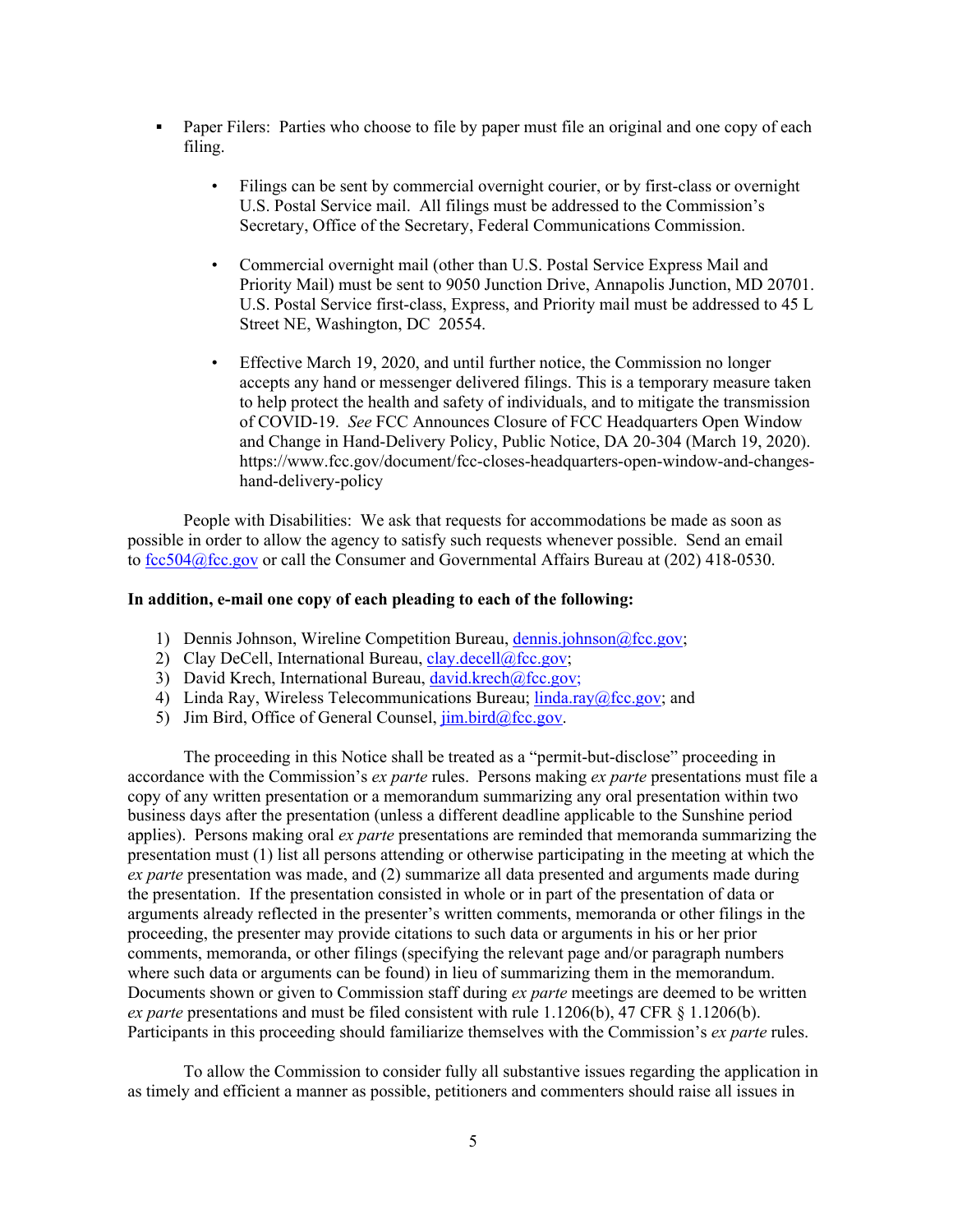their initial filings. New issues may not be raised in responses or replies.<sup>32</sup> A party or interested person seeking to raise a new issue after the pleading cycle has closed must show good cause why it was not possible for it to have raised the issue previously. Submissions after the pleading cycle has closed that seek to raise new issues based on new facts or newly discovered facts should be filed within 15 days after such facts are discovered. Absent such a showing of good cause, any issues not timely raised may be disregarded by the Commission.

For further information, please contact Dennis Johnson, Wireline Competition Bureau, (202) 418-0809; Clay DeCell, International Bureau, (202) 418-0803; David Krech, International Bureau, (202) 418-7443; or Linda Ray, Wireless Telecommunications Bureau, (202) 418-0257.

<sup>32</sup> *See* 47 CFR § 1.45(c).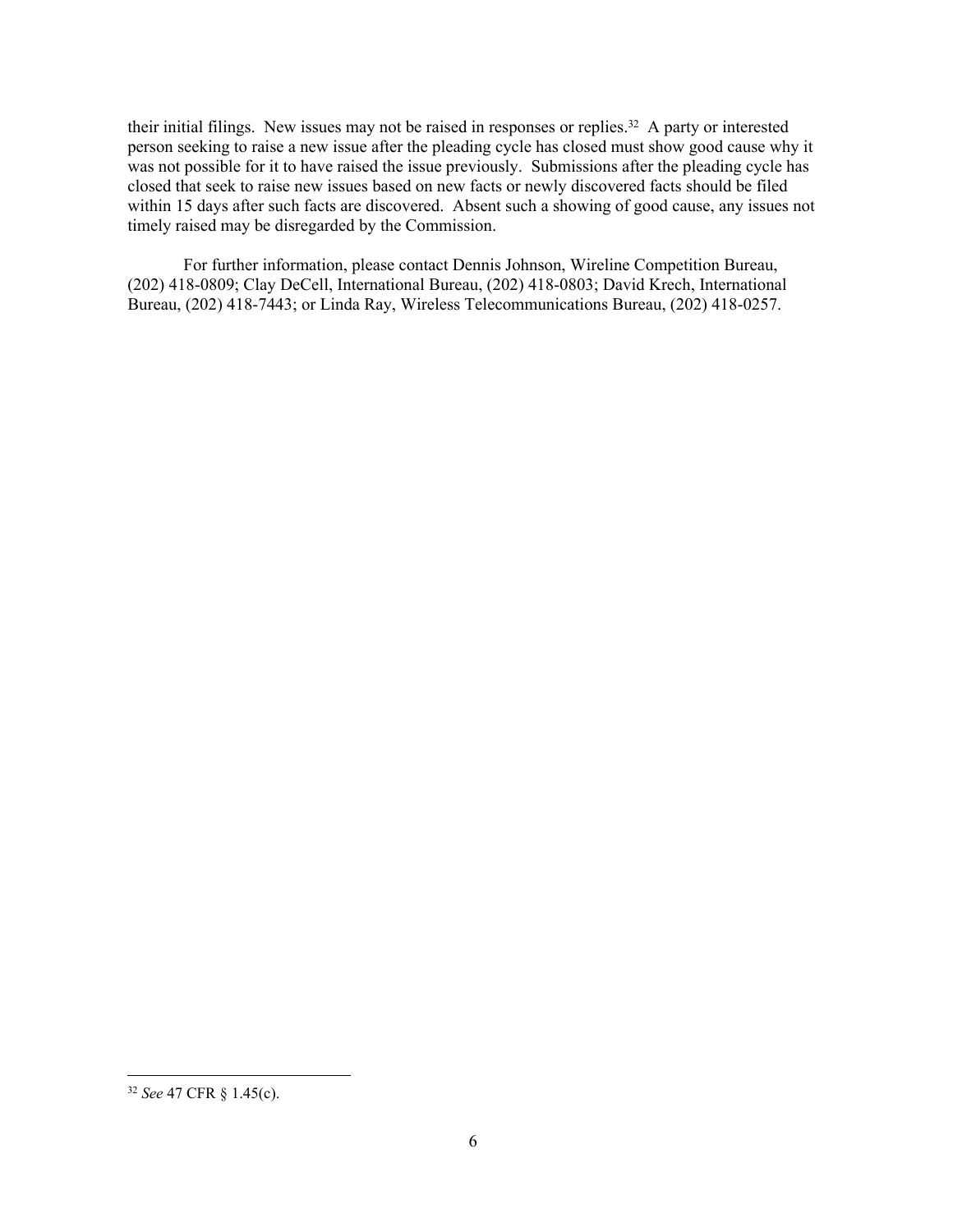# **ATTACHMENT A**

#### **SECTION 214 AUTHORIZATIONS**

#### **A. International**

The applications for consent to the transfer of control of certain international section 214 authorizations have been assigned the file numbers listed below.

| <b>File Number</b>     | <b>Authorization Holder</b>   | <b>Authorization Number</b> |
|------------------------|-------------------------------|-----------------------------|
| ITC-T/C-20210121-00013 | ACS Long Distance, LLC        | ITC-214-19960612-00248      |
| ITC-T/C-20210121-00014 | Northstar License Corporation | ITC-214-20000330-00209      |

#### **B. Domestic**

Applicants filed an application to transfer control of domestic section 214 authority in connection with the proposed transaction. In light of the multiple applications pending before the Commission with respect to this transaction and the public interest review associated with them, the domestic transfer of control application is not subject to streamlined treatment.<sup>33</sup>

## **CABLE LANDING LICENSES**

| <b>File Number</b>     | Licensee                      | <b>License Number</b>                                                                                |
|------------------------|-------------------------------|------------------------------------------------------------------------------------------------------|
| SCL-T/C-20210120-00005 | ACS Cable Systems, LLC        | SCL-LIC-20071025-00018                                                                               |
| SCL-T/C-20210120-00003 | Northstar License Corporation | SCL-MOD-20020725-00090<br>SCL-LIC-19940617-00002<br>SCL-MOD-20020725-00091<br>SCL-LIC-19960308-00001 |

## **EARTH STATION LICENSE**

| <b>Call Sign</b> | <b>Authorization Holder</b>         | <b>Authorization Number</b> |
|------------------|-------------------------------------|-----------------------------|
| E170205          | Alaska Communications Internet, LLC | SES-MOD-20190828-01106      |

<sup>33</sup> 47 CFR § 63.03.